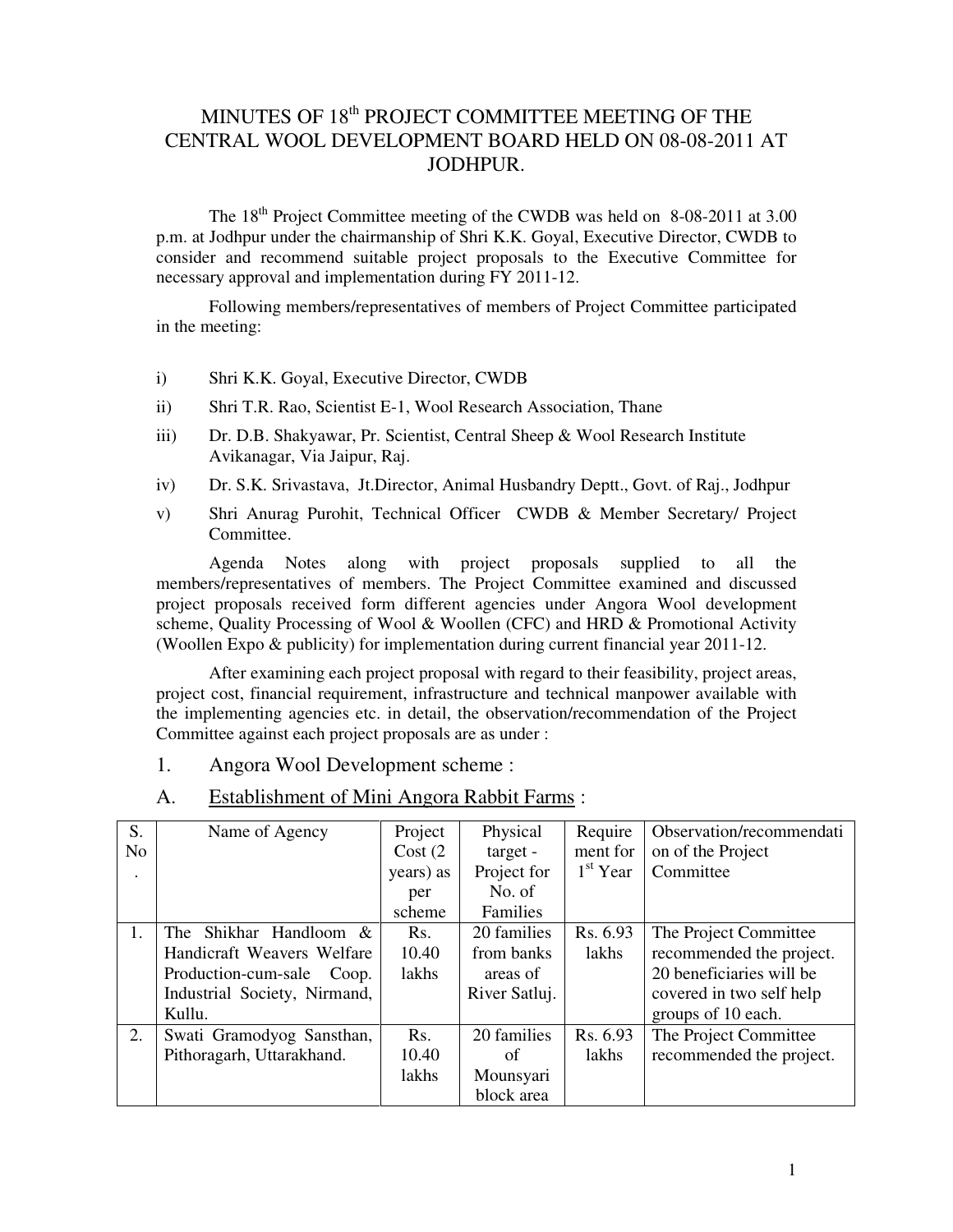| Gramodyog Sewa Kalyan       | Rs.   | 20 families | Rs. 6.93 |         |
|-----------------------------|-------|-------------|----------|---------|
| Samiti, Pithoragarh.        | 10.40 | of Didihat  | lakhs    | - do -  |
|                             | lakhs | Block area. |          |         |
| Abu Agro Products Co-op.    | Rs.   | 20 families | Rs. 6.93 |         |
| Society, Sadar Bazar, Mount | 10.40 | at Mount    | lakhs    | $-d0$ - |
| Abu (Raj.)                  | lakhs | Abu Sirohi  |          |         |

# B. Common Facility-cum-Training Centres :

| S.             | Name of Agency                  | Total    | Project for | Requireme    | Observation/recommendati |
|----------------|---------------------------------|----------|-------------|--------------|--------------------------|
| N <sub>o</sub> |                                 | Project  | No. of      | nt for $1st$ | on of the Project        |
|                |                                 | Cost     | trainees    | Year         | Committee                |
|                |                                 |          |             | Grant        |                          |
| 1.             | The Shikhar Handloom &          | Rs. 8.42 | 1 Centre    | Rs. 8.42     | The Project Committee    |
|                | Handicraft Weavers Welfare      | lakhs    | for total   | lakhs        | recommended the project. |
|                | Industrial<br>Society,<br>Coop. |          | 40          |              |                          |
|                | Nirmand, Kullu.                 |          | trainees in |              |                          |
|                |                                 |          | a year.     |              |                          |
| 2.             | Abu Agro Products Co-op.        | Rs. 4.36 | 1 Centre    | Rs. 4.36     | $-do-$                   |
|                | Society, Sadar Bazar, Mount     | lakh     | for $40$    | lakh         |                          |
|                | Abu (Raj.)                      |          | trainees    |              |                          |

## 2. Quality Processing of Wool & Woollen Products :

| SN             | Name of       | Total cost of    | Financial    | Activity        | Observation/recommendation of       |
|----------------|---------------|------------------|--------------|-----------------|-------------------------------------|
|                | Agency        | project          | assistance   |                 | the Project Committee               |
|                |               |                  | required     |                 |                                     |
|                |               |                  | from         |                 |                                     |
|                |               |                  | <b>CWDB</b>  |                 |                                     |
| $\mathbf{1}$   | M/s           | Rs. 84.02 lakh.  | 50% of total | Upgradation     | Agency have taken CC limit of       |
|                | Mahant        | (Cost of         | project cost | existing<br>of  | 20.0<br>Lakhs<br>Rs.<br>from<br>the |
|                | Woollen       | machinery,       | i.e. Rs.     | unit by setting | Himachal<br>Gramin<br>Bank<br>for   |
|                | Mills,        | working capital, | 42.01 lakhs. | wool<br>up      | working capital requirement.        |
|                | Kullu, H.P.   | land $\&$        |              | spinning        | The Project Committee               |
|                |               | building)        |              | machinery for   | recommended the project to the      |
|                |               |                  |              | processing of   | EC for approval subject to          |
|                |               |                  |              | scoured wool/   | submission of no-liability          |
|                |               |                  |              | wool tops into  | certificate from the bank.          |
|                |               |                  |              | woollen yarn    |                                     |
| $\overline{2}$ | Pure<br>M/s   | Total Rs.        | Rs. 50 lakh  | Scouring $&$    | The Project Committee               |
|                | Weave         | 102.82 lakh      | for          | Combing for     | recommended the project to the      |
|                | Fashions      | including land   | procurement  | cashmere,       | EC for approval subject to          |
|                | Ltd.,<br>Pvt. | & building,      | of           | marino wool     | submission of Certificate from      |
|                | Srinagar      | machineries,     | machineries  | and local       | the Chartered Engineer be           |
|                | (J&K)         | raw material,    | at           | wool.           | obtained regarding life span of     |
|                |               | contingencies    | Ranganeth    |                 | machinery imported.                 |
|                |               | $etc.$ )         | Srinagar.    |                 |                                     |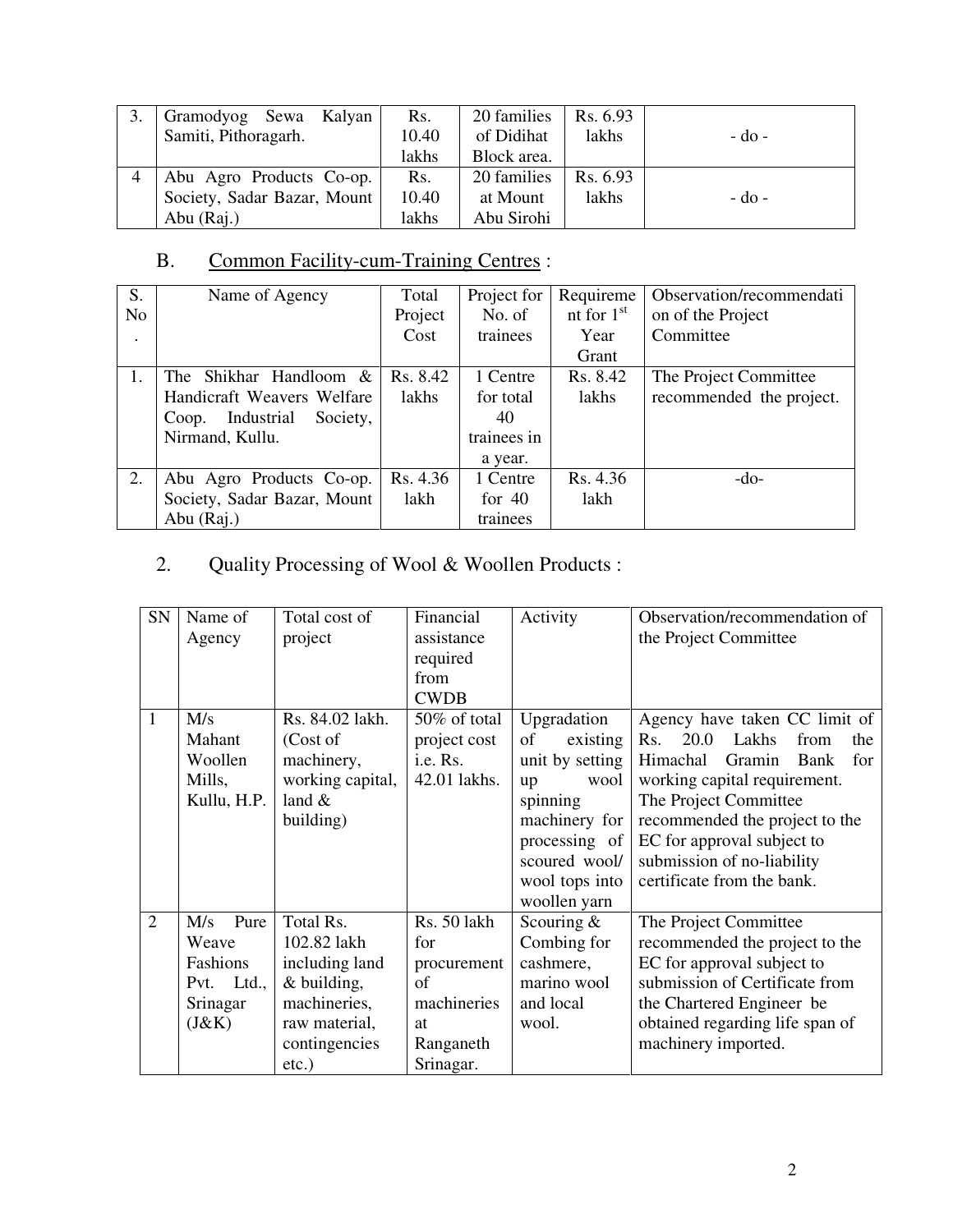#### 3. HRD & Promotional Activities :

### (i) Woollen Expo :

 The Project Committee discussed the proposals and recommended following proposals to the Executive Committee for approval to organize Woollen Expo by hiring of stalls in reputed Melas and by organizing some independent Expos during current financial year 2011-12. As per decision of  $36<sup>th</sup>$  Executive Committee meeting, the Board will reimburse expenditure upto Rs. 2.00 lakh per Expo for conducting wide publicity campaign to aware public about Board's scheme during Woollen Expo on producing prescribed bills/vouchers against this expenditure. All Implementing Agencies will be paid 50% advance amount to initiate necessary arrangement for Expo as being done in previous years.

| S.<br>N <sub>o</sub> | Name of Implementing<br>Agencies                                                                              | Type of Expo/<br>Hiring                                  | place                                | Date/<br>Period                            | Observation/<br>recommendation of<br>the PC meeting.               |
|----------------------|---------------------------------------------------------------------------------------------------------------|----------------------------------------------------------|--------------------------------------|--------------------------------------------|--------------------------------------------------------------------|
| 1.                   | Executive Officer &<br>General Manager, Udham<br>Prothsan Sansthan, District<br>Industrial Centre, Bikaner.   | Total Expo 14.00<br>Lakh                                 | Medical<br>College<br><b>Bikaner</b> | Dec.,<br>2011                              | The Project<br>Committee<br>recommended/approv<br>ed the proposal. |
| 2.                   | Director, West Zone<br>Cultural Centre, Ministry of<br>Cultural, Udaipur.Raj.                                 | By hiring 50 Stalls<br>(@10,000/-Per<br>Stall)           | Shilpgram,<br>Udaipur.               | $21 - 30$<br>Dec. 11                       | $-do$ -                                                            |
| 3.                   | Chief Executive Officer,<br>The H.P. State Wool<br>Procurement & Marketing<br>Fedration, Shimla H.P.          | Total Expo 14.00<br>Lakh                                 | Chandigarh                           | $03-12$<br>Dec-<br>2011                    | $-do$ -                                                            |
| 4.                   | Punyashlok Ahilyadevi<br>Maharashtra Mendhi va<br>Sheli Vikas Mahamandal<br>Ltd., Gokhlenagar, Pune           | <b>Total Expo</b><br>14.00 Lakhs                         | Pune                                 | $14-18$<br>Dec, 2011<br>$(5 \text{ Days})$ | $-do$ -                                                            |
| 5.                   | Gujarat Sheep and<br><b>Development Corporation</b><br>Limited, Gandhinagar                                   | Total Expo 14.00<br>Lakhs                                | Ahmedabad<br>Haat,                   | $09-18$<br>Dec.11                          | - do -                                                             |
| 6.                   | Secretery Art and Culture,<br>Government of Goa,<br>Directorate of Art and<br>Culture, Patto, Panaji, Goa     | By hiring 50 Stalls<br>(@10,000/-Per<br>Stall)           | Lokotsav-<br>2012<br>Goa             | $7-16$<br>January<br>2012                  | - do -                                                             |
| 7.                   | The National Small<br><b>Industries Corporation Ltd</b><br>(A Government of India<br>Enterprise) New Delhi-20 | Rent of Rs.<br>12,80,156/- for 19<br>Stall of 6 Sqm each | Pargati<br>Maidan,<br>New Delhi      | 14-27<br>Nov,<br>2011                      | - do -                                                             |
| 8.                   | Joint Director, Udham<br>Prothsan Sansthan, District<br>Industrial Centre, Jodhpur.                           | By hiring 50 Stalls<br>(@10,000/-Per<br><b>Stall</b>     | Jodhpur                              | N/A                                        | $-do$ -                                                            |